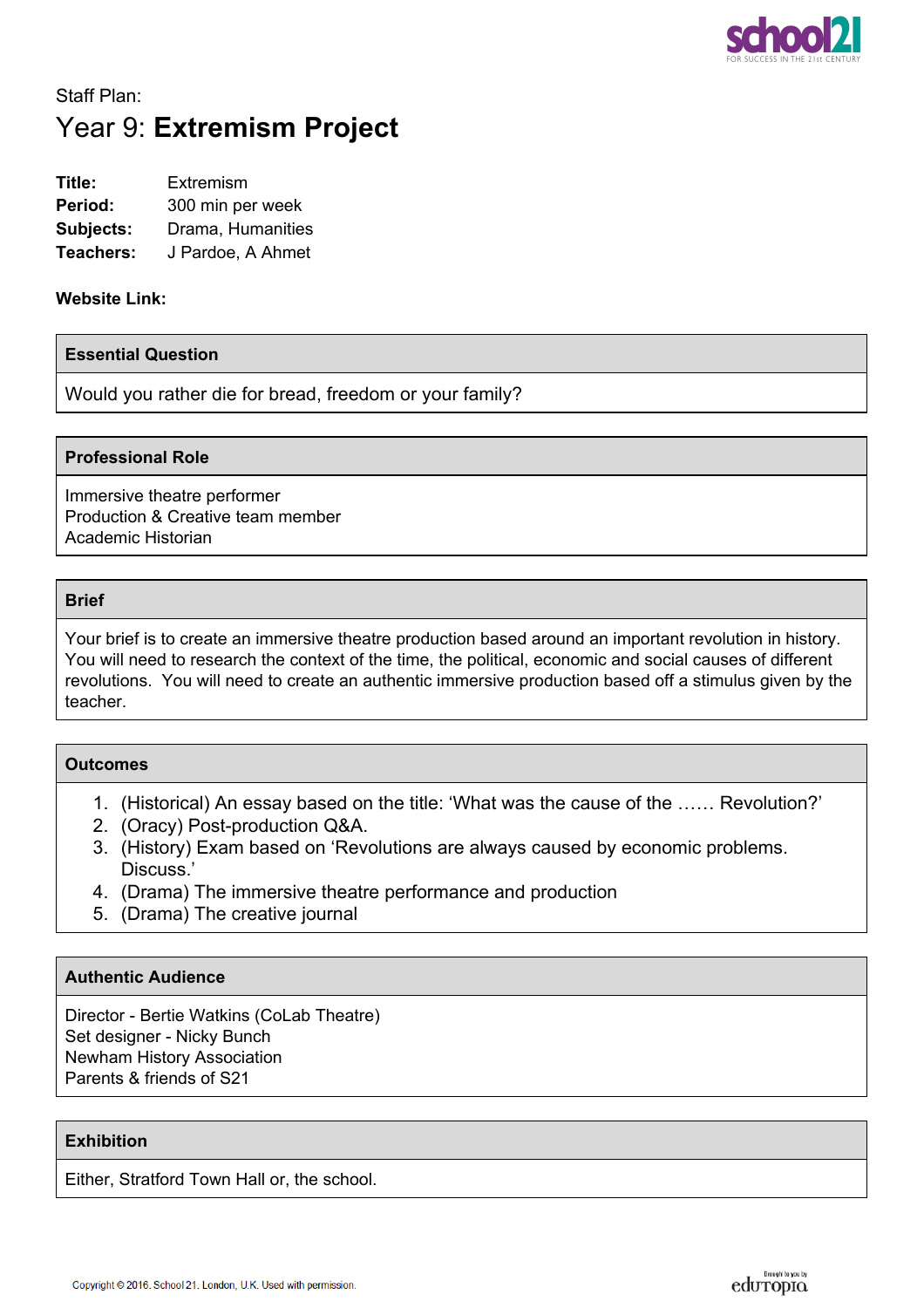

### **Key Skills & Knowledge**

#### **History**

- Understanding about the class systems.
- Understanding the concepts of right and left.
- Communism / Capitalism
- Categorisation (political / social / economic)

#### Drama

- Apply learning in history to characters and situations presented in text.
- To interpret the text and use it to stimulate a performance.
- Understand and create an immersive theatre piece, both in performance and space design.
- Develop the skill of reflective journal to aid the knowledge of the creative process.
- The ability to communicate the process of the project, relating the development of their own thinking.

### **Project References**

Texts: Russian Revolution: Breaking the silence, The Mother. French Revolution: Marat De Sade, Animal Others: Pillowman, Call of the Revolution

# **Possible Activities, Opportunities and Ideas**

### **Assessment**

| <b>Project Skills</b>         | Weighting | <b>Assessed Activity 1</b>                             | <b>Assessed Activity 2</b>                             |  |
|-------------------------------|-----------|--------------------------------------------------------|--------------------------------------------------------|--|
| Planning and<br>organising    | 10%       | Self- and Teacher-Evaluation                           | Self- and Teacher-Evaluation                           |  |
| Critiquing and<br>improving   | 10%       | Self- and Teacher-Evaluation<br>based on peer critique | Self- and Teacher-Evaluation<br>based on peer critique |  |
| English language<br>and oracy | 10%       | <b>Harkness Debate</b>                                 | Final presentation of work                             |  |

| <b>Subject Skill</b> | Weighting | <b>Assessed Activity 1</b>                                                      | <b>Assessed Activity 2</b> |  |
|----------------------|-----------|---------------------------------------------------------------------------------|----------------------------|--|
| Drama                | 35%       | Creative Journal, Structure,<br>Plan, Mid-point group<br>functioning assessment | Performance and Q&A        |  |
| History              | 35%       | Essay                                                                           | Exam                       |  |